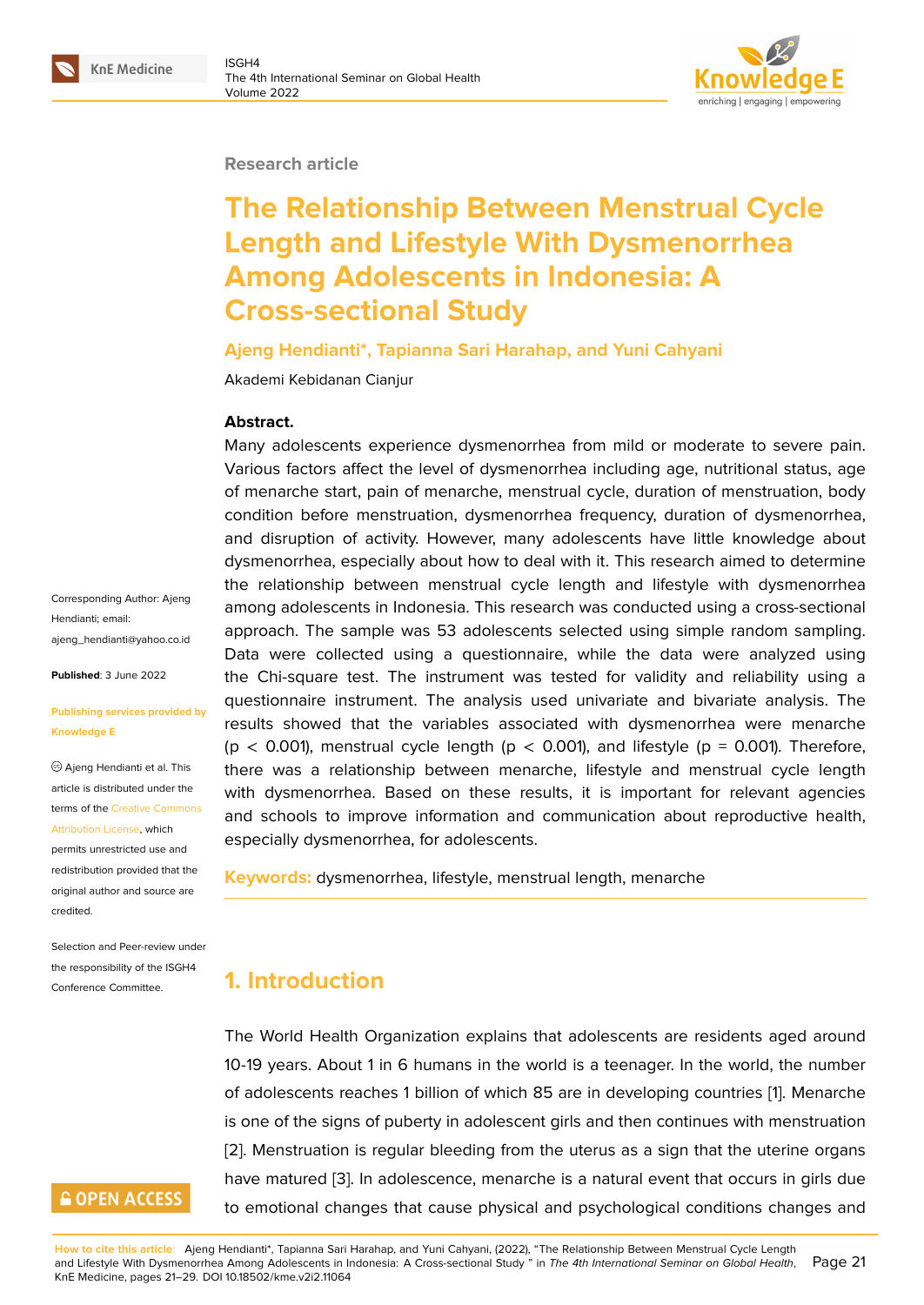eventually can experience several disorders such as changes in thoughts and behavior [4].

Problems during menstruation include pain in the lower part of the body, irregular menstruation, back pain, and dysmenorrhea.[5] Dysmenorrhea often occurs in adol[es](#page-7-2)cence. Adolescents often experience dysmenorrhea due to several risk factors. Frequent consumption of fast food cancertainly affect the occurrence of dysmenorrhea [6]*.* These complaints will interfere with [yo](#page-7-3)ung women in carrying out their daily activities so that they have a negative impact on work activities and productivity. In Indonesia reaching 60-70% of women experiencing dysmenorrhea, 54.87% are primary dysm[en](#page-7-4)orrhea, and 45.11% are secondary dysmenorrhea [7].

Data from WHO explains that the incidence of dysmenorrhea is very large. More than 50% of women in every country experience menstrual pain. In America, the percentage was 60%, while in Sweden is around 72% [6].

A study conducted by Dilek Putor et al (2013) explained that the prevalence of dysmenorrhea was 85.7% with dysmenorrhea, 30.4% described menstrual pain as severe, 49.8% as moderate, and 19.8% as [mil](#page-7-4)d. Most of the participants took analgesics when they experienced moderate or severe pain, and participants who experienced severe pain took analgesics from the start of menstruation [8].

Sophia, et al. (2013) explained that at Vocational Senior High School 10 in Medan there was a relationship between age of menarche and duration of menstruation with the incidence of primary dysmenorrhea (p=0.03/0.046). Aro[un](#page-7-5)d 83.7% of dysmenorrhea was commonly experience at the age of menarche 12 years, and about 87.2% of menstrual length is 7 days [9]. Research conducted by Shinta, et. al. at at Vocational Senior High School 10 in Medan, showed no relationship between age of menarche and the incidence of primary dysmenorrhea (p=0.116) [10].

The purpose of this study [wa](#page-7-6)s to analyze the relationship between length of menstruation and lifestyle with dysmenorrhea among adolescents in Cianjur Regency, Indonesia.

## **2. Methods**

#### **2.1. Study design**

This study design is a survey method with a cross-sectional approach. It was occurred at Karang Tengah 2 Junior High School, Cianjur Regency on January 2020.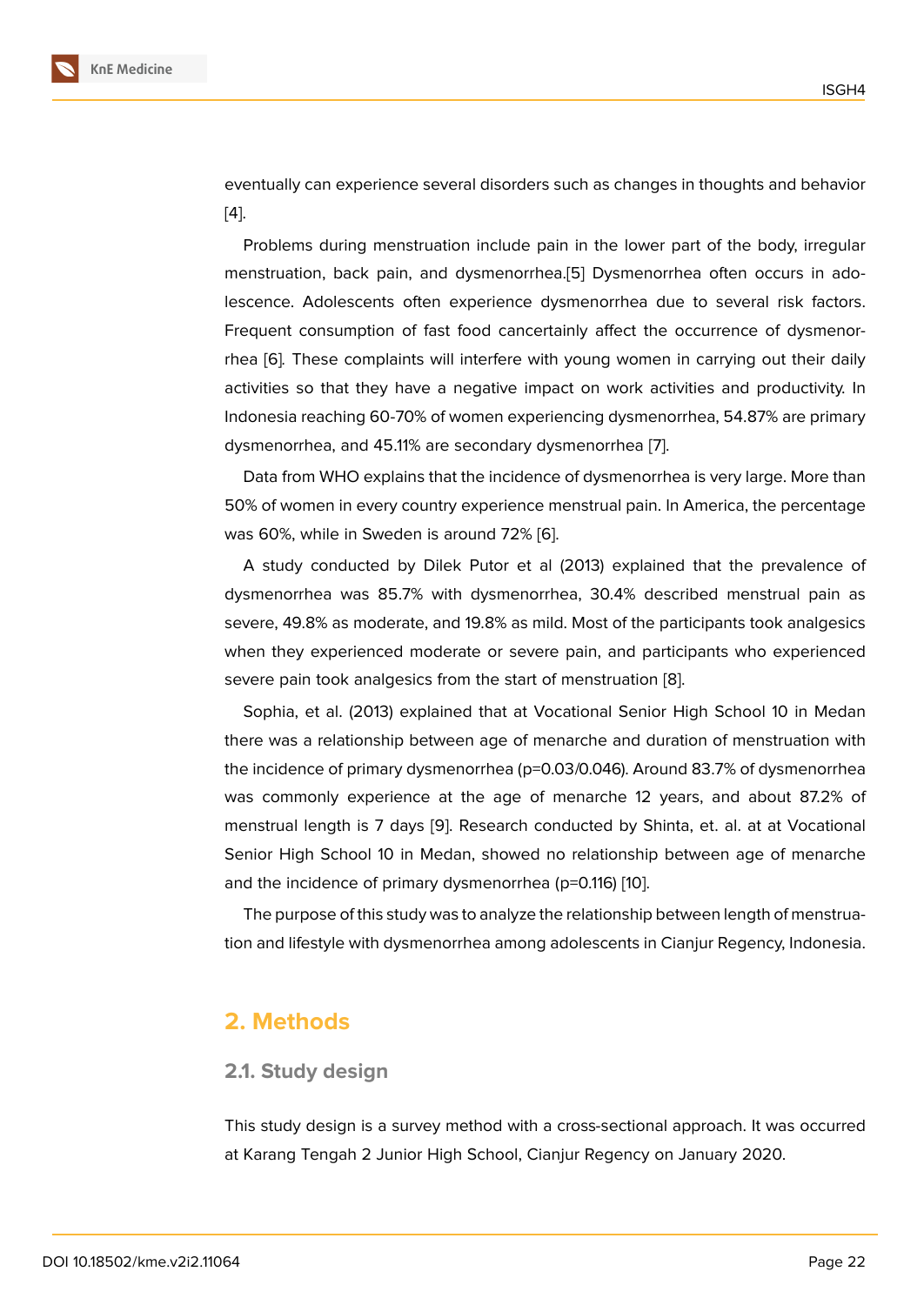## **2.2. Sample**

The population in this study was 114 third-grade students. Samples in this study were 53 young women and had met the inclusion and exclusion criteria. This study uses the Slovin formula to determine the sample size and the simple random sampling method for the sampling technique.

## **2.3. Instruments**

The instrument in this study was based on reproductive health materials, especially dysmenorrhea. The questionnaire consists of 30 questions. The instrument was tested for validity (≥0,444) and reliability (≥0,6)[11]using a questionnaire instrument. The variables in this study were dysmenorrhea, menarche, lifestyle, and duration of menstruation.

## **2.4. Data collection proced[ure](#page-7-7)**

First, the researcher applied for permission to conduct the research, after that conducted socialization regarding the intent, purpose, and method of filling out the questionnaire to prospective respondents. Before the respondent filled out the questionnaire, the researcher provided an informed consent form to determine the willingness of the prospective respondent to participate in the research. Respondents were given 30 minutes to fill out the questionnaire. The technic used as primary dan secondary data. The primary data was taken by questionnaires and interviews with respondents. The secondary data was taken from the relevant institution.

### **2.5. Data analysis**

Data analysis in the form of descriptive analysis. Data processing is carried out by researchers. The analysis used chi-square test and was presented on tables and narratives. Data analysis using SPSS and excel Microsoft.

## **3. Results**

The most of the third-grade students of Karang Tengah 2 Junior High School, Cianjur Regency or 37 girls (69.8%) experienced dysmenorrhea. In the menarche variable, most of the 33 girls (62.3%) experienced normal menarche. For the variable length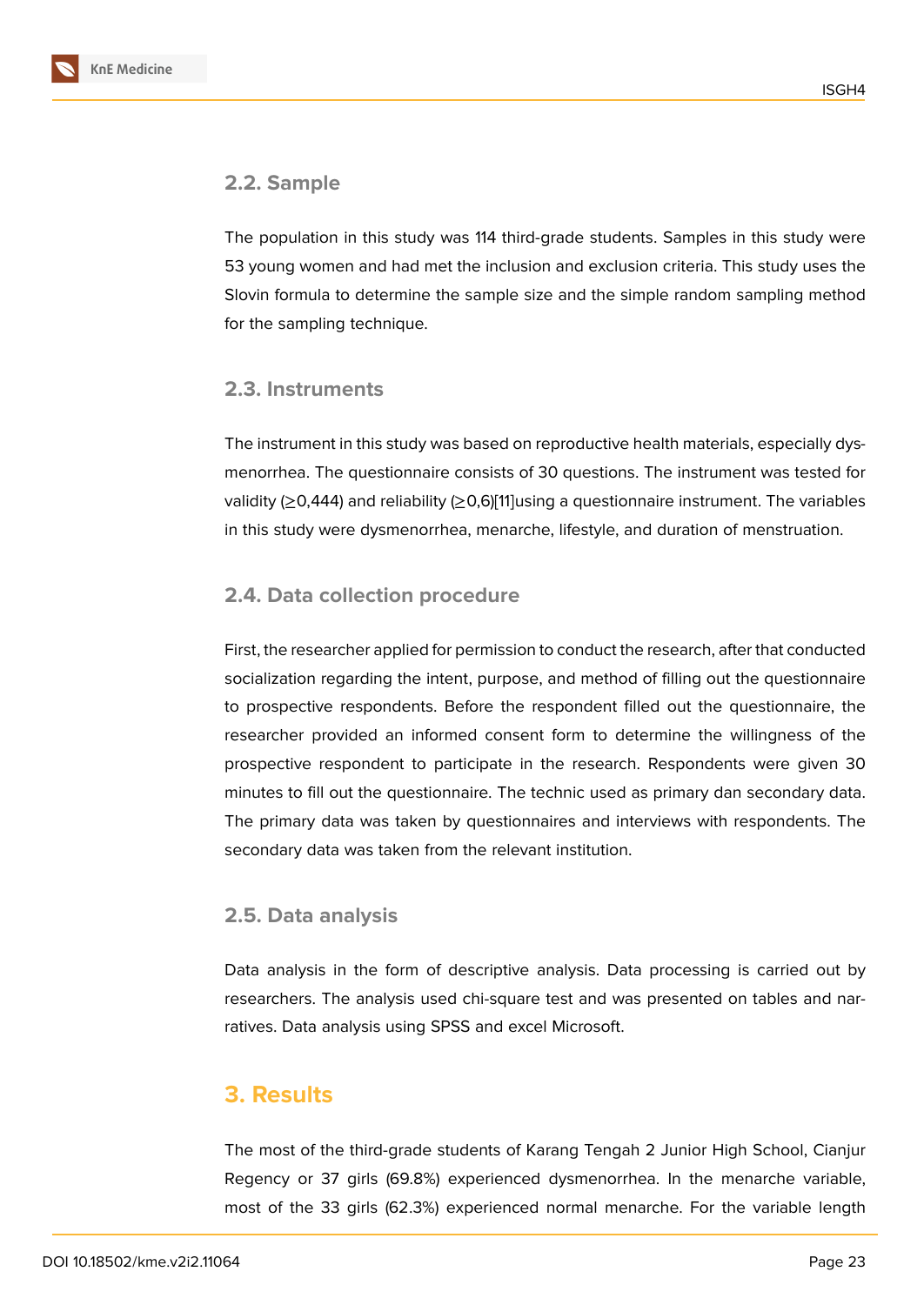

of menstruation, most of the 33 girls (62.3%) had regular menstrual periods between 3-7 days, and most of the 66 girls (66%) had a positive lifestyle (Table 1).

| <b>Variables</b>    | <b>Dysmenorrhea</b> |      | <b>Not Dysmenorrhea</b> |          | p-value |
|---------------------|---------------------|------|-------------------------|----------|---------|
|                     | N                   | %    | n                       | %        |         |
| Menarche            |                     |      |                         |          |         |
| Normal              | 20                  | 100  | 0                       | O        | 0.000   |
| Abnormal            | 17                  | 51.5 | 16                      | 48.5     |         |
| Menstrual Length    |                     |      |                         |          |         |
| 3-7 days            | 20                  | 100  | O                       | 0        | 0.000   |
| $<$ 3 or $>$ 7 days | 17                  | 51.5 | 16                      | 48.5     |         |
| Lifestyle           |                     |      |                         |          |         |
| Negatif             | 18                  | 100  | O                       | $\Omega$ | 0.001   |
| Positif             | 19                  | 54,3 | 16                      | 45,7     |         |

Table 2: Relationship Between Menarche and Dysmenorrhea.

Bivariate analyses were conducted to determine the relationship between menarche, menstrual length, and lifestyle with dysmenorrhea at Karang Tengah 2 Junior High School, Cianjur Regency (Table 2).

The result for the variable menstrual length obtained p-value= 0.000 < 0.05, therefore it can be concluded that there is a relationship between menstrual length and the incidence of dysmenorrheal in adolescent girls at Karang Tengah 2 Junior High School, Cianjur Regency (Table 2).

The chi-square test for lifestyle variables obtained p-value = 0.001 <0.05 so that there is a relationship between lifestyle and the incidence of dysmenorrhea in adolescent girls at Karang Tengah 2 Junior High School, Cianjur Regency (Table 2).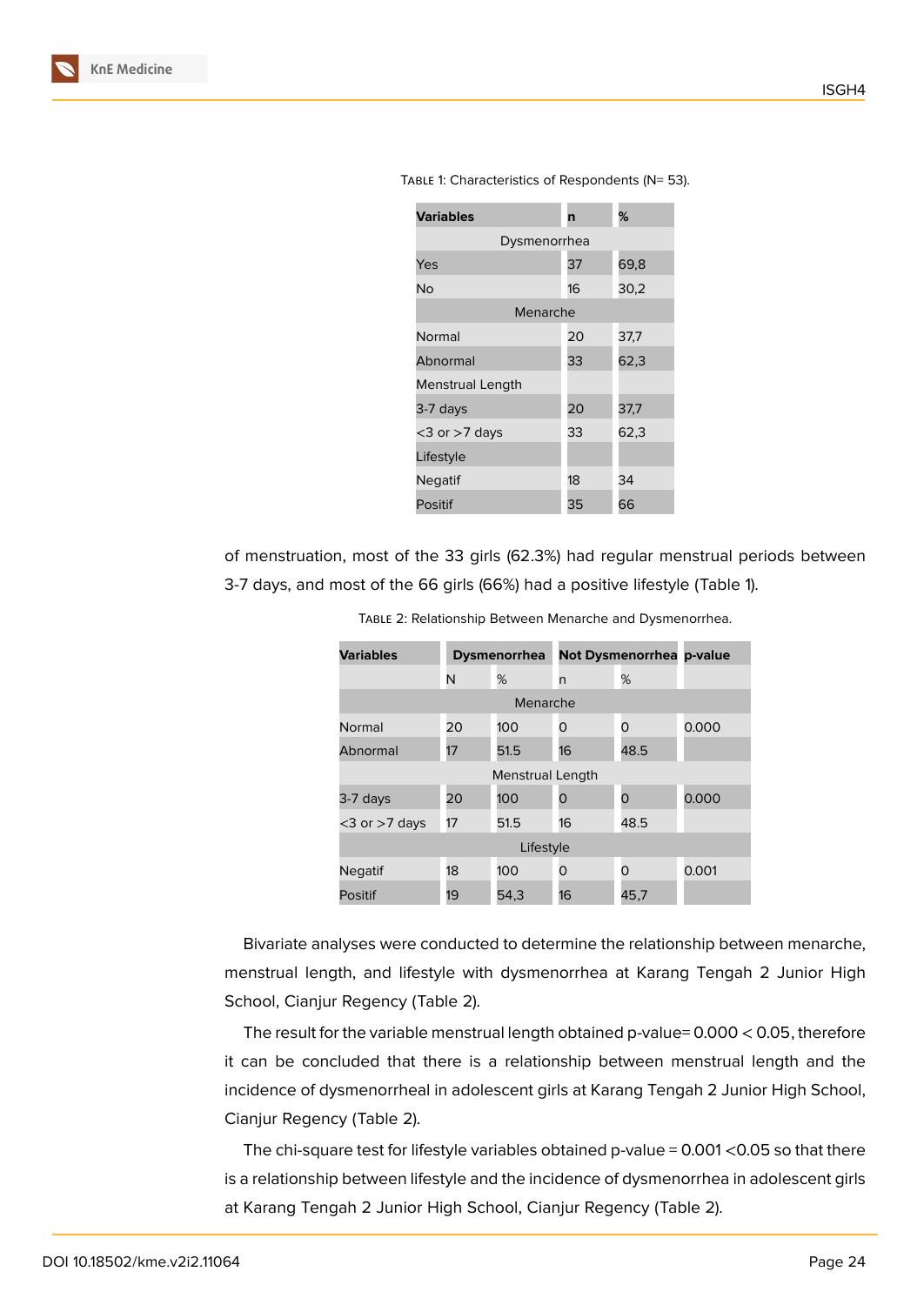## **4. Discussion**

According to Hinchliff in Proverawati and Misaroh, menarche is the first menstrual period at puberty for a woman. The ideal age of menarche is 12 to 14 years, and under 12 years is said to be early of menarche. Many factors accelerate the process of early menarche among adolescents such as information media. Many internal and external factors can affect the complex process of the arrival of menarche.[5][2]

Menarche can occur at a younger or earlier age, caused by factors such as a family history of early menarche, nutritional status, socioeconomic status, and audio-visual stimulation. Xiaoshu (2010 in Silvana, 2012) states tha[t](#page-7-3) [me](#page-7-8)narche at a young age will lead to an earlier ovulatory cycle as well. The ovulatory cycle is a regular menstrual cycle with the length of the menstrual cycle in the range of 23-35 days with a maximum difference of 7 days between the longest and shortest menstrual cycle [12].

Primary dysmenorrhea is influenced by the age of the woman. The pain felt a few days before and during menstruation is usually due to increased secretion of the hormone prostaglandin.

The results of this study are in line with Pakaya (2013) [13] which states that there is a significant relationship between the age of menarche and the incidence of dysmenorrhea with a p-value of 0.009 and the results of research by Hasrinta and Pajeriaty (2014) [14], which was conducted at Senior High School 21 Mak[asa](#page-7-9)r, showed that respondents who experienced age the most menarche, namely the age of menarche 12 years as much as 62.0%, with p-value =  $0.029$  <0.05, then there is a significant relationship [be](#page-8-0)tween the age of menarche and the incidence of primary dysmenorrhea which is not under the initial hypothesis regarding the relationship between age at menarche and dysmenorrhea. This is due to differences in nutritional intake in adolescents. The type of food available in one city and another must also have differences that can affect the health of adolescents [5].

As stated by Proverawati and Misaroh, that the better the nutritional intake of a child, the age of menarche will also be faster and the menopause will appear to a certain extent so that [it](#page-7-3) will cause pain during menstruation. A teenager who has an unhealthy lifestyle (often eating junk food, smoking, never exercising, etc.) will further trigger increased pain during menstruation. The early age of menarche increases the risk of dysmenorrhea [5] [2]

This is also explained by Sophia, et al which state that the ideal age for a woman to experience menarche is between the ages of 12-14 years. Someone who experiences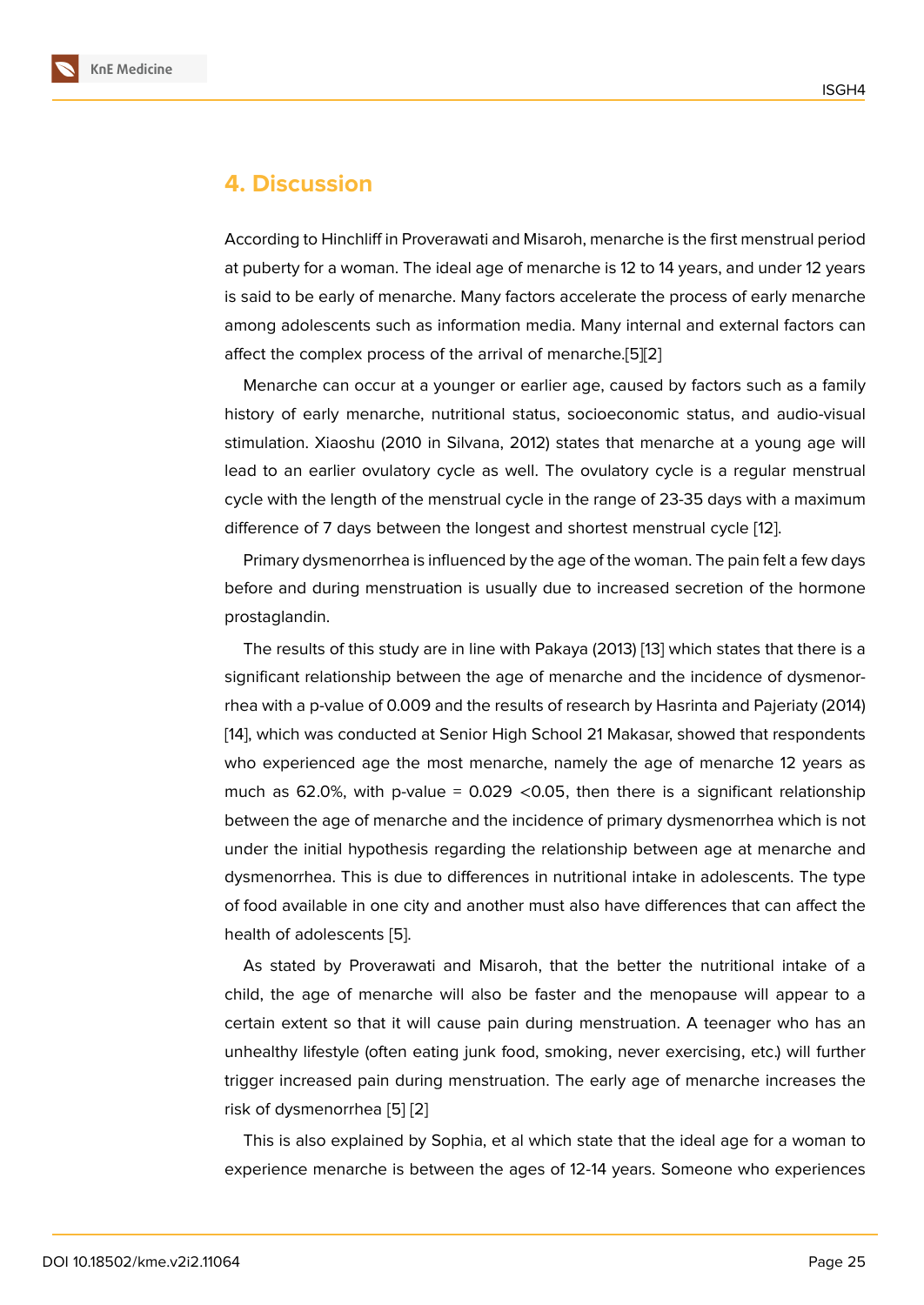menarche 12 years has a 1.6 times greater chance of experiencing dysmenorrhea than those aged 13-14 years [9].

#### **4.1. Relationship B[et](#page-7-6)ween Menstrual Length and Dysmenorrhea**

Based on table 2, shows that there is a relationship between menstrual length and the incidence of dysmenorrheal p-value =  $0.000 < 0.05$ 

The results of this study are by the research of Sophia, et al on students of Vocational Senior High School 10 in Medan show that respondents who experienced the most dysmenorrhea were those who experienced menstrual duration > 7 days (87.2%) with a  $p$ -value = 0.046 and explained that the menstrual length  $> 7$  days had a 1.2 times greater likelihood of experiencing dysmenorrhea than female students whose menstruation duration was 7 days [9].

Psychological and physiological factors can be the cause of the length of menstruation. Psychologically related to the emotional level of adolescent girls who are not stable when they just [m](#page-7-6)enstruate. While physiologically due to excessive uterine muscle contractions or very sensitivity to this hormone, the endometrium is in the secretory phase producing prostaglandin hormones. Prostaglandins are formed from unsaturated fatty acids that are synthesized by all cells in the body [15].

The longer menstruation occurs, the more often the uterus contracts, as a result, the more prostaglandins are secreted. Due to excessive prostaglandins, pain occurs during menstruation. The stress experienced by adolescents [wil](#page-8-1)l affect the irregularity of the length of menstruation.

#### **4.2. Relationship Between Lifestyle and Dysmenorrhea**

Based on table 2, shows that there is a relationship between lifestyle and the incidence of dysmenorrheal p-value =  $0.001 < 0.05$ 

There are several risk factors for primary dysmenorrhea, including family history, age < 30 years, early menarche age (< 12 years), longer menstrual cycle, nullipara, low body mass index (BMI), socioeconomic status, and low lifestyle. (diet, stress, and smoking) [16].

Research conducted by Bavil et al. in 2016 the Faculty of Medicine[17], Sari Iran University, found that there were differences in the lifestyles of adolescent girls with and [wit](#page-8-2)hout primary dysmenorrhea. It was explained that a lifestyle in the form of infrequent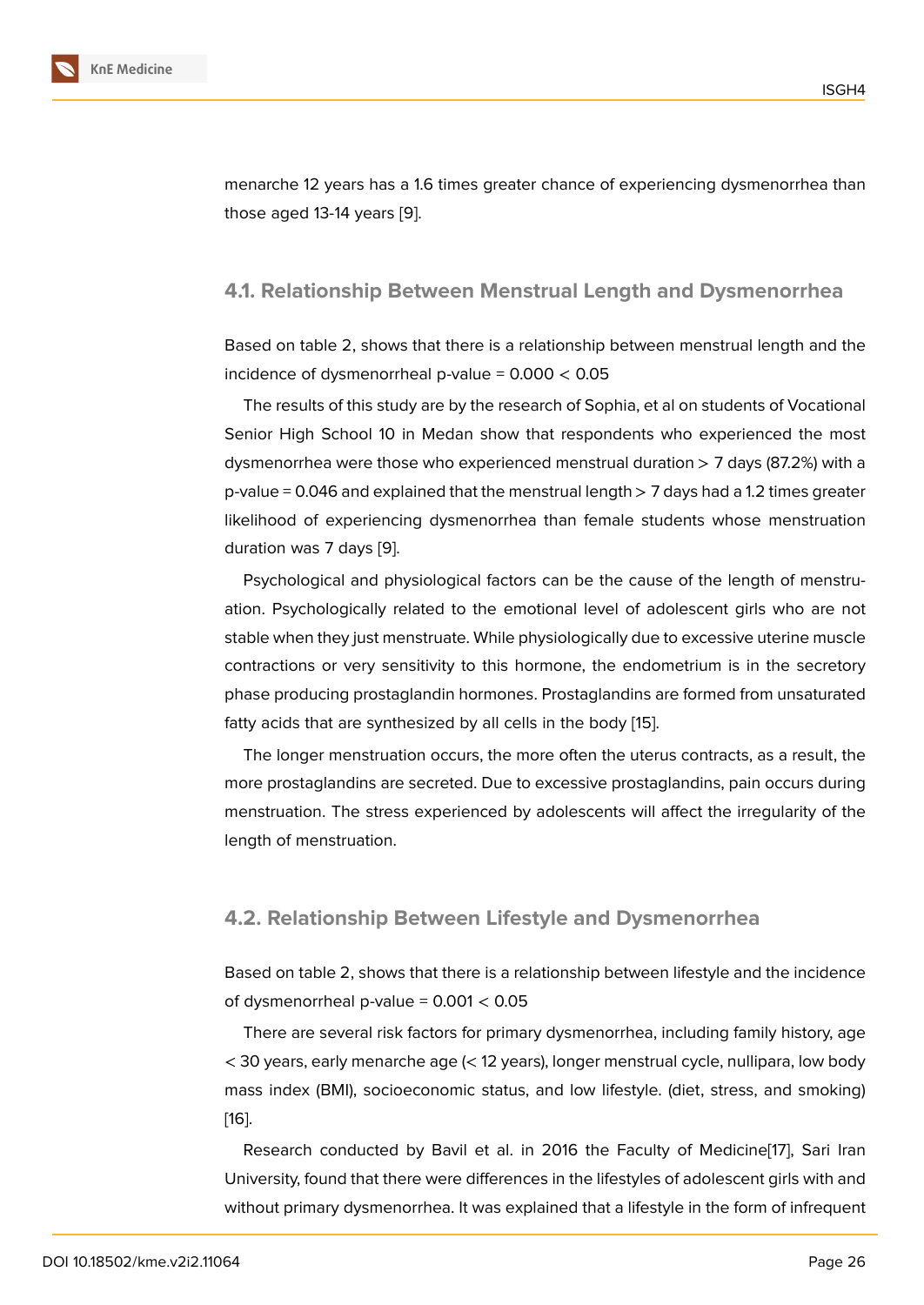physical activity, stress, and smoking both as active and passive smokers were found in women with primary dysmenorrhea [17].

The first lifestyle that affects is physical activity. There is a relationship between the lack of physical activity with the incidence of primary dysmenorrhea. This is because oxygen cannot be flowed into the bloo[d v](#page-8-3)essels of the reproductive organs at that time vasoconstriction occurs, causing women to complain of primary dysmenorrhea [17].

The second influential lifestyle is stress. Stress can interfere with the work of the endocrine system, causing irregular menstruation and pain during menstruation. It was found that high-stress levels were more influential in people with primary dysmen[orr](#page-8-3)hea than those without [17].

The third is a diet in the form of eating fast food. In this era of globalization, it is very easy to get fast food [18] Conducted a study of 130 samples who consumed fast food 7 times a week and f[oun](#page-8-3)d that 83% of them experienced dysmenorrhea.

The fourth influential lifestyle is smoking, both as an active and passive smoker. Cigarette smoke cont[ain](#page-8-4)s substances that can affect the metabolism of estrogen which plays a role in regulating the menstrual process. Estrogen levels must be sufficient in the body, if the levels are insufficient, it will interfere with metabolism, causing disturbances in the reproductive organs, including dysmenorrheal [19].

# **5. Conclusion**

This study concludes that there is a relationship between menarche, menstrual length, and lifestyle with the incidence of dysmenorrhea at Karang Tengah 2 Junior High School, Cianjur Regency. Suggestions based on the results of this study are: (1) Relevant agencies can increase cooperation in providing information and counseling on reproductive health for adolescents, especially for adolescent girls related to the problem of dysmenorrhea. (2) the curriculum in junior high schools can add reproductive health materials to increase students' understanding of knowledge. (3) Further researchers are advised to add other variables so that the research results can provide a lot of scientific, in-depth, and testing information.

## **Acknowledgment**

Thanks to all participants that part in the study and enabled this research to be possible.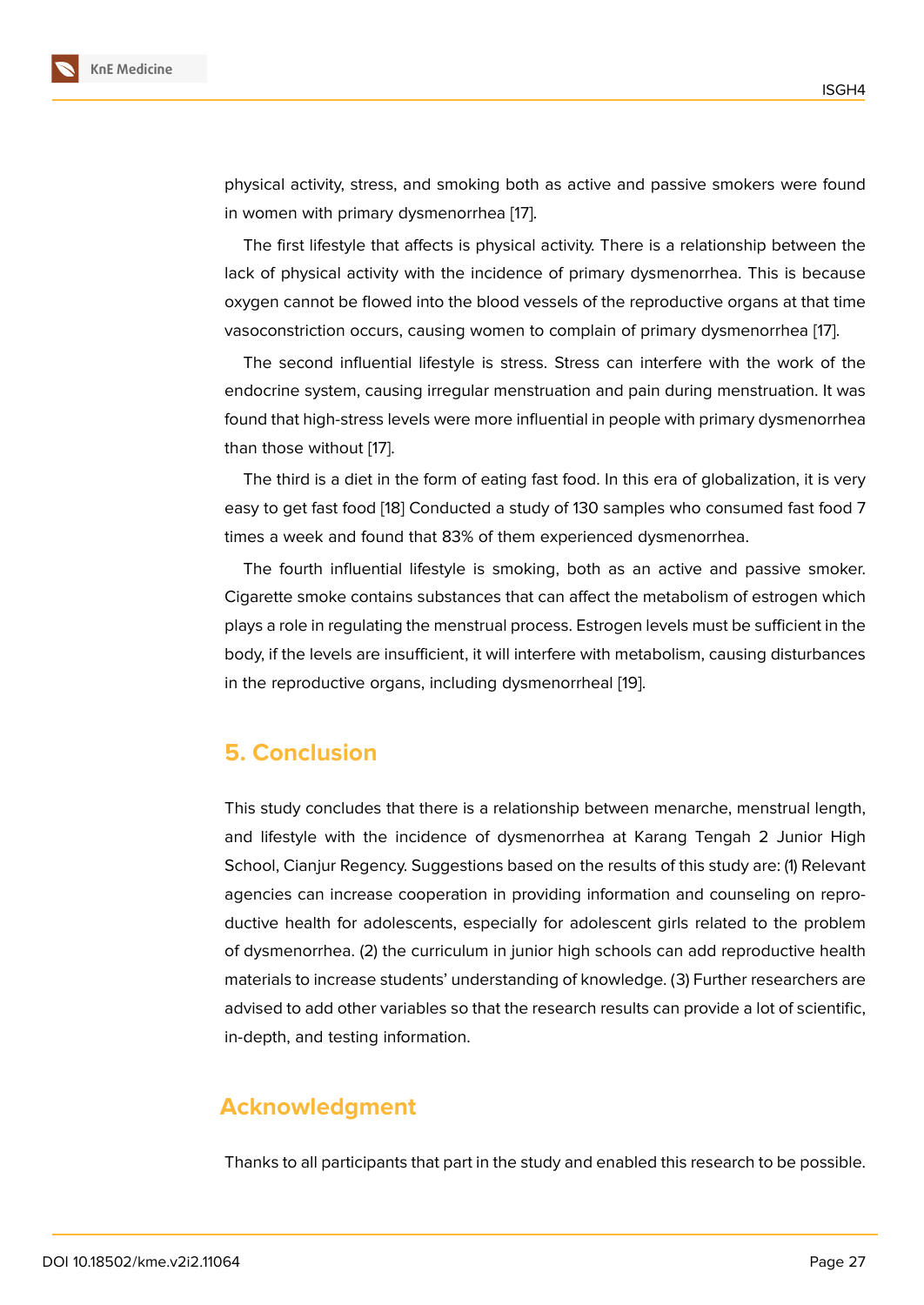

# **References**

- <span id="page-7-0"></span>[1] Melaku YA, Zello GA, Gill TK, Adams RJ, Shi Z. Prevalence and factors associated with stunting and thinness among adolescent students in Northern Ethiopia: a comparison to World Health Organization standards. Archives of Public Health. 2015 Dec;73(1):1-1.
- <span id="page-7-8"></span>[2] Proverawati A, Misaroh S. Menarche menstruasi pertama penuh makna. Yogyakarta: Nuha Medika. 2009;144.
- <span id="page-7-1"></span>[3] Kusmiran E. Kesehatan reproduksi remaja dan wanita. Jakarta: Salemba Medika. 2011;21.
- <span id="page-7-2"></span>[4] Pinasti S, Anggraini MT. Hubungan Antara Tingkat Stres Dengan Siklus Menstruasi Pada Siswi Kelas 2 Di SMA N 1 Kendal. Jurnal Kedokteran Muhammadiyah. 2012;1(2).
- <span id="page-7-3"></span>[5] McPherson ME, Korfine L. Menstruation across time: menarche, menstrual attitudes, experiences, and behaviors. Women's Health Issues. 2004 Nov 1;14(6):193-200.
- <span id="page-7-4"></span>[6] Sholihah DM. the Correlation Between Exercise Activity, Genetic Background, Fast Food Consumption, and Dysmenorrhea. Jurnal Berkala Epidemiologi. 2019 Aug 30;7(2):129-36.
- [7] Juniar D. Epidemiology of dysmenorrhea among female adolescents in Central Jakarta. Makara Journal of Health Research. 2015;19(1):4.
- <span id="page-7-5"></span>[8] Potur DC, Bilgin NC, Komurcu N. Prevalence of dysmenorrhea in university students in Turkey: effect on daily activities and evaluation of different pain management methods. Pain Management Nursing. 2014 Dec 1;15(4):768-77.
- <span id="page-7-6"></span>[9] Purba FS, Sarumpaet SM. Faktor-Faktor yang Berhubungan dengan Dismenore pada Siswi SMK Negeri 10 Medan Tahun 2013. Gizi, Kesehatan Reproduksi dan Epidemiologi. 2013 Jul 31;2(5).
- [10] Sirait DS. Faktor–Faktor yang Berhubungan dengan Kejadian Dismenore pada Siswi SMA Negeri 2 Medan Tahun 2014. Gizi, Kesehatan Reproduksi dan Epidemiologi. 2015 Mar 27;1(4).
- <span id="page-7-7"></span>[11] Dr P. Sugiyono, Metode Penelitian Kuantitatif Kualitatif dan R&D. CV. Alfabeta, Bandung. 2008.
- [12] Silvana PD. Hubungan antara karakteristik individu, aktivitas fisik, dan konsumsi produk susu dengan dysmenorrhea primer pada mahasiswi FIK dan FKM UI depok tahun 2012 [Skripsi]. Depok. Universitas Indonesia.; 2012.
- <span id="page-7-9"></span>[13] Pakaya D. Hubungan faktor resiko dengan kejadian dismenorea primer pada siswi kelas VIII SMPN 6 gorontalo tahun 2013 [Skripsi]. Gorontalo. Universitas Negeri Gorontalo; 2013.